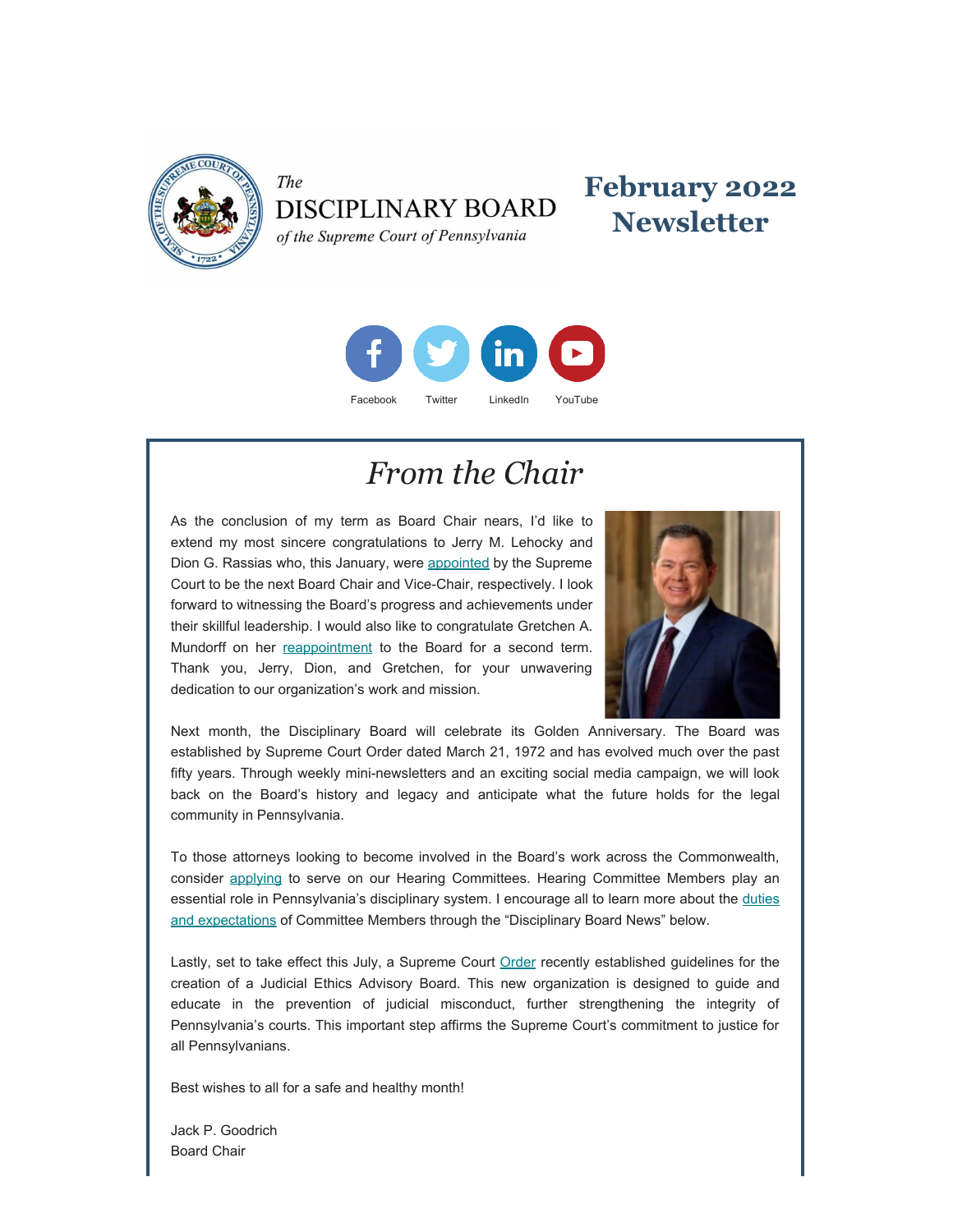



*Note: The above-listed granted reinstatement matters reflect only those granted by Supreme*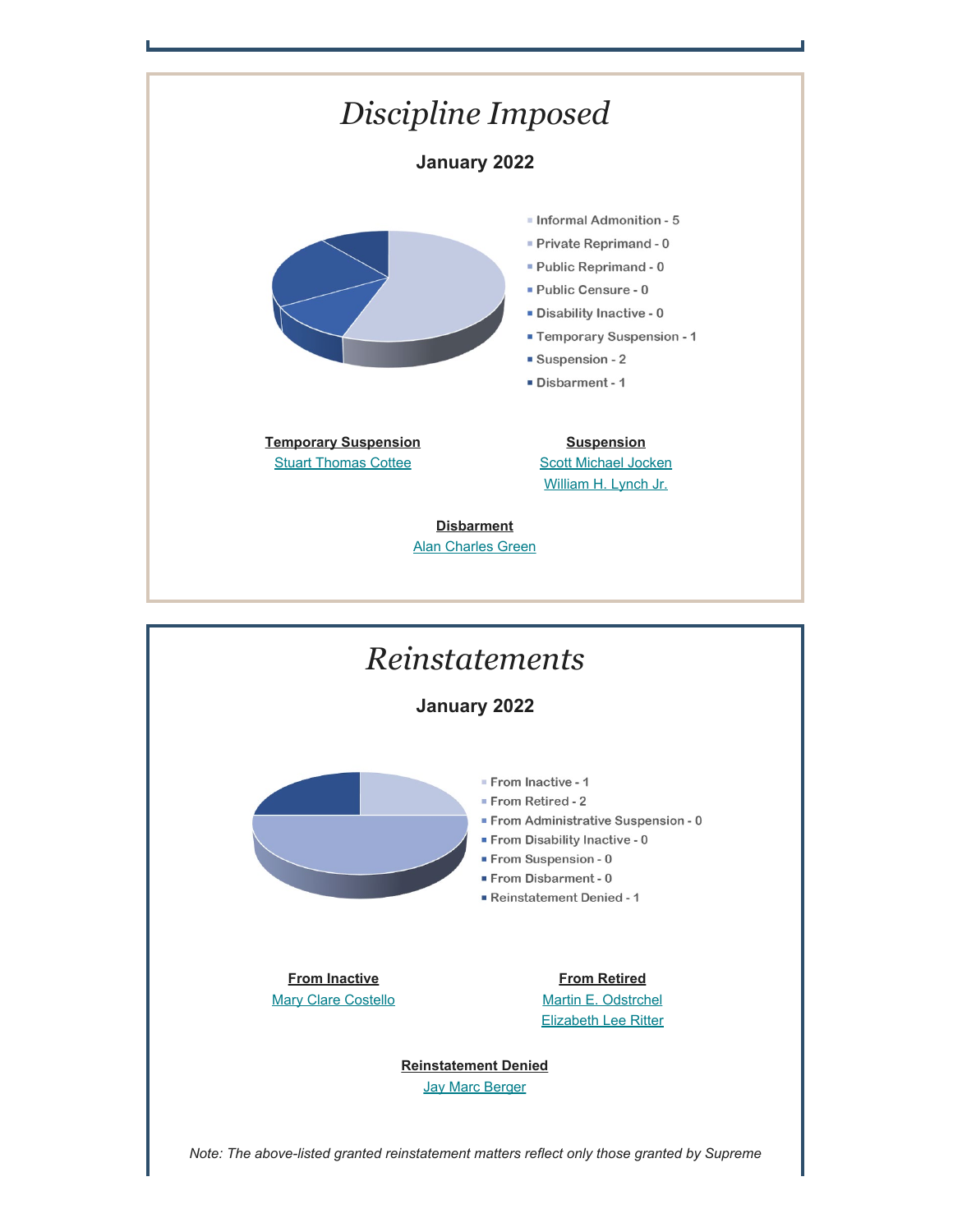*Court Order. An attorney listed as reinstatement granted, but whose current license status does not reflect reinstatement, has yet to submit the fees necessary to finalize reinstatement.*

# *Upcoming Public Proceedings*

We encourage you to observe our public disciplinary and reinstatement hearings, oral arguments, and public reprimands on the [Board's YouTube channel.](https://www.youtube.com/channel/UC7Rzfgcm91b2y3TRTXAViHw) You can also view "Upcoming Public Proceedings" at the bottom of the Board's home page, [www.padisciplinaryboard.org](https://www.padisciplinaryboard.org/).

| <b>February</b>                                 |                                                                                                                                                                                                |                                                  |
|-------------------------------------------------|------------------------------------------------------------------------------------------------------------------------------------------------------------------------------------------------|--------------------------------------------------|
| February 16<br>February 17                      | Marianne Sawicki                                                                                                                                                                               | <b>Disciplinary Hearing</b>                      |
| February 24                                     | Lon VanDusen Hughes                                                                                                                                                                            | <b>Disciplinary Hearing</b>                      |
| <b>March</b>                                    |                                                                                                                                                                                                |                                                  |
| March <sub>2</sub>                              | Stephen Paul Hildebrand                                                                                                                                                                        | <b>Disciplinary Hearing</b>                      |
| March <sub>3</sub>                              | Shawn-Ryan White                                                                                                                                                                               | <b>Disciplinary Hearing</b>                      |
| March 4 at 10:00 am                             | <b>Steven Gaspar Bazil</b><br><b>Michael Frederick Fink</b><br><b>Todd Joseph Leta</b><br>Kenneth Scott Saffren<br>Richard G. Scheib<br>William E. Vinsko, Jr.<br><b>Edward Walter Wertman</b> | <b>Public Reprimand</b>                          |
| March 8<br>March 9                              | Joshua Lawrence Gayl                                                                                                                                                                           | <b>Reinstatement Hearing</b>                     |
| March 10 at 9:00 am                             | Jimmie Moore                                                                                                                                                                                   | Oral Argument Before the<br><b>Supreme Court</b> |
| March 22<br>March 23                            | Christopher Nicholas Urbano                                                                                                                                                                    | <b>Disciplinary Hearing</b>                      |
| March 28                                        | James Harry Turner                                                                                                                                                                             | <b>Disciplinary Hearing</b>                      |
| <b>April</b>                                    |                                                                                                                                                                                                |                                                  |
| April 14                                        | Daniel P. Ring                                                                                                                                                                                 | <b>Reinstatement Hearing</b>                     |
| April 19                                        | William Jay Gregg                                                                                                                                                                              | <b>Reinstatement Hearing</b>                     |
| April 20                                        | <b>Timothy Nicholas Tomasic</b>                                                                                                                                                                | <b>Disciplinary Hearing</b>                      |
| April 26                                        | Richard Hulings Luciana                                                                                                                                                                        | <b>Disciplinary Hearing</b>                      |
| <b>May</b>                                      |                                                                                                                                                                                                |                                                  |
| May 3<br>May 4                                  | Victor Mba-Jonas                                                                                                                                                                               | <b>Reinstatement Hearing</b>                     |
| May 11                                          | Joshua M. Briskin                                                                                                                                                                              | <b>Disciplinary Hearing</b>                      |
| <b>May 25</b>                                   | Neil E. Jokelson                                                                                                                                                                               | <b>Reinstatement Hearing</b>                     |
| June                                            |                                                                                                                                                                                                |                                                  |
| June 2                                          | <b>Vincent James</b>                                                                                                                                                                           | <b>Reinstatement Hearing</b>                     |
| <b>To Be Scheduled</b>                          |                                                                                                                                                                                                |                                                  |
| Matthew J. Reusing, Jr. - Reinstatement Hearing |                                                                                                                                                                                                |                                                  |

#### *Scheduled proceedings begin at 9:30 am unless otherwise noted.*

*Disciplinary Board News*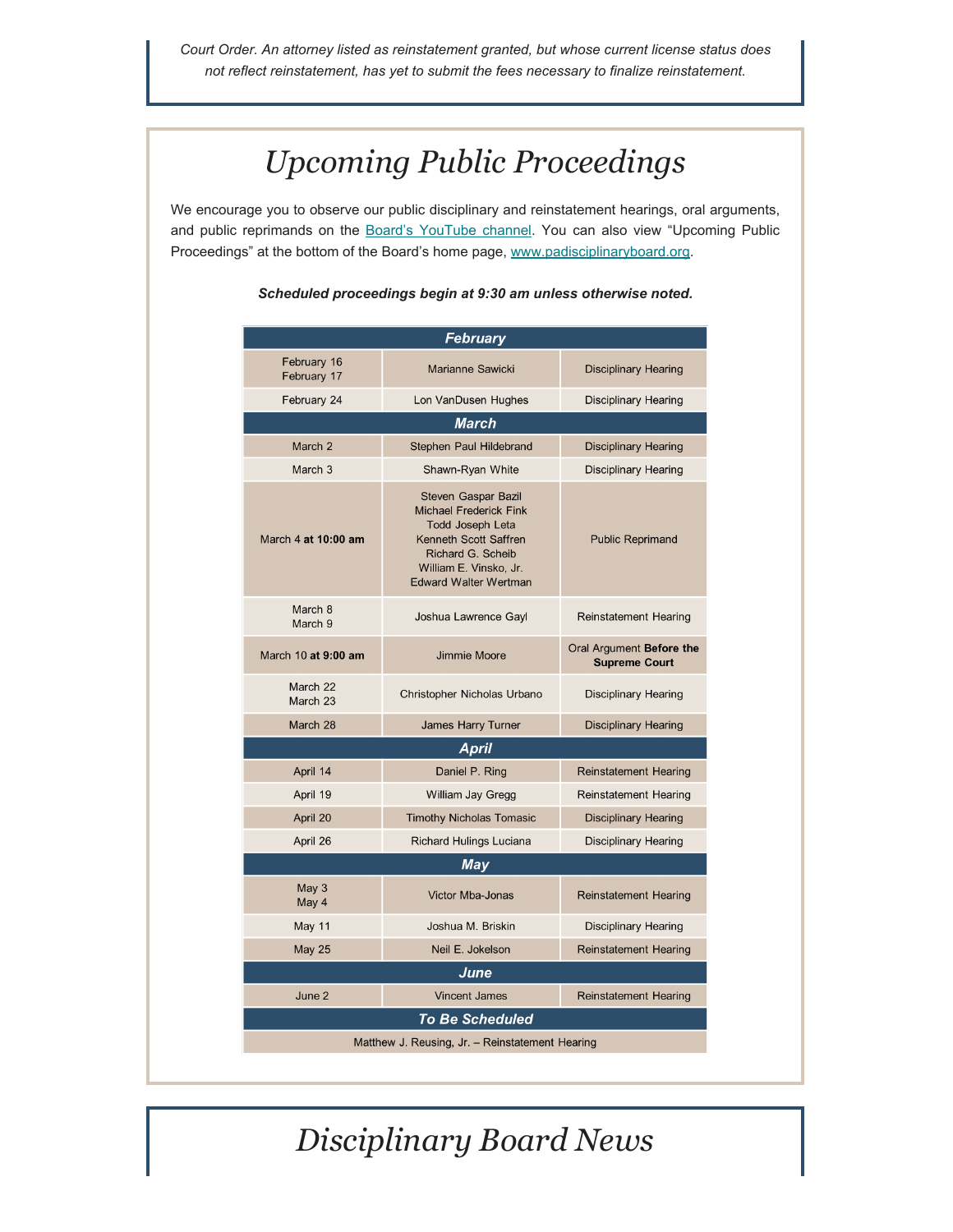#### **Disciplinary Board of the Supreme Court of Pennsylvania Announces New Leadership**

The Disciplinary Board of the Supreme Court of Pennsylvania has [appointed](https://www.pacourts.us/assets/opinions/Supreme/out/Amended Order Entered - 105036095161847878.pdf?cb=1) Jerry Lehocky as Board Chair and Dion Rassias as Vice-Chair, effective April 1, 2022. The following year, Dion Rassias will assume the role of Board Chair and former Sen. John C. Rafferty, Jr. will be appointed Vice-Chair, effective April 1, 2023.

#### **Jerry M. Lehocky**

Philadelphia attorney Jerry M. Lehocky was first appointed to the Board in February 2018 and was reappointed in December 2020. Mr. Lehocky previously served the Disciplinary Board as a Hearing Committee Member from 2000-2006, 2008-2014, and 2016-2018.

A founding partner of Pond Lehocky Stern Giordano, Mr. Lehocky has litigated workers' compensation and Social Security since being admitted to

practice in 1985. Initially, his practice involved representing employers and insurance companies, but in 1991, Mr. Lehocky began representing claimants exclusively.

#### **Dion G. Rassias**

Philadelphia trial lawyer Dion G. Rassias was first appointed to the Board in April 2018 and was reappointed in February 2021. Mr. Rassias previously served as a Hearing Committee Member from 2010-2016.

Mr. Rassias is a trial lawyer with the Philadelphia law firm, The Beasley Firm LLC. He is admitted to practice in the bars of Pennsylvania, Delaware, Massachusetts, New Jersey, New York, the District of Columbia, the United

States Supreme Court, the United States Court of Claims, and the numerous corresponding Federal Courts in the states where he is admitted.

#### **John C. Rafferty, Jr.**

Former Senator John C. Rafferty, Jr. was first appointed to the Board in February 2019 and was reappointed in October 2021.

Prior to his appointment to the Disciplinary Board, Sen. Rafferty served the 44th Senatorial District which included Berks, Chester and Montgomery counties. Since leaving the Senate after serving four terms, he re-joined the firm Hamburg, Rubin, Mullin, Maxwell & Lupin, PC in an Of Counsel capacity.

#### [Read more...](https://www.padisciplinaryboard.org/news-media/news-article/1501/disciplinary-board-of-the-supreme-court-of-pennsylvania-announces-new-leadership)

#### **Gretchen A. Mundorff Reappointed as Disciplinary Board Member**

Gretchen A. Mundorff has been [reappointed](https://www.pacourts.us/assets/opinions/Supreme/out/Order%20Entered%20-%20105019449158247313.pdf?cb=1) as a member of the Disciplinary Board of the Supreme Court of Pennsylvania effective April 1, 2022.

First appointed to the Board in March 2019, Ms. Mundorff's reappointment means she will serve on the Disciplinary Board until April 1, 2025.

Ms. Mundorff is a founding partner of the Connellsville, Pennsylvania law firm





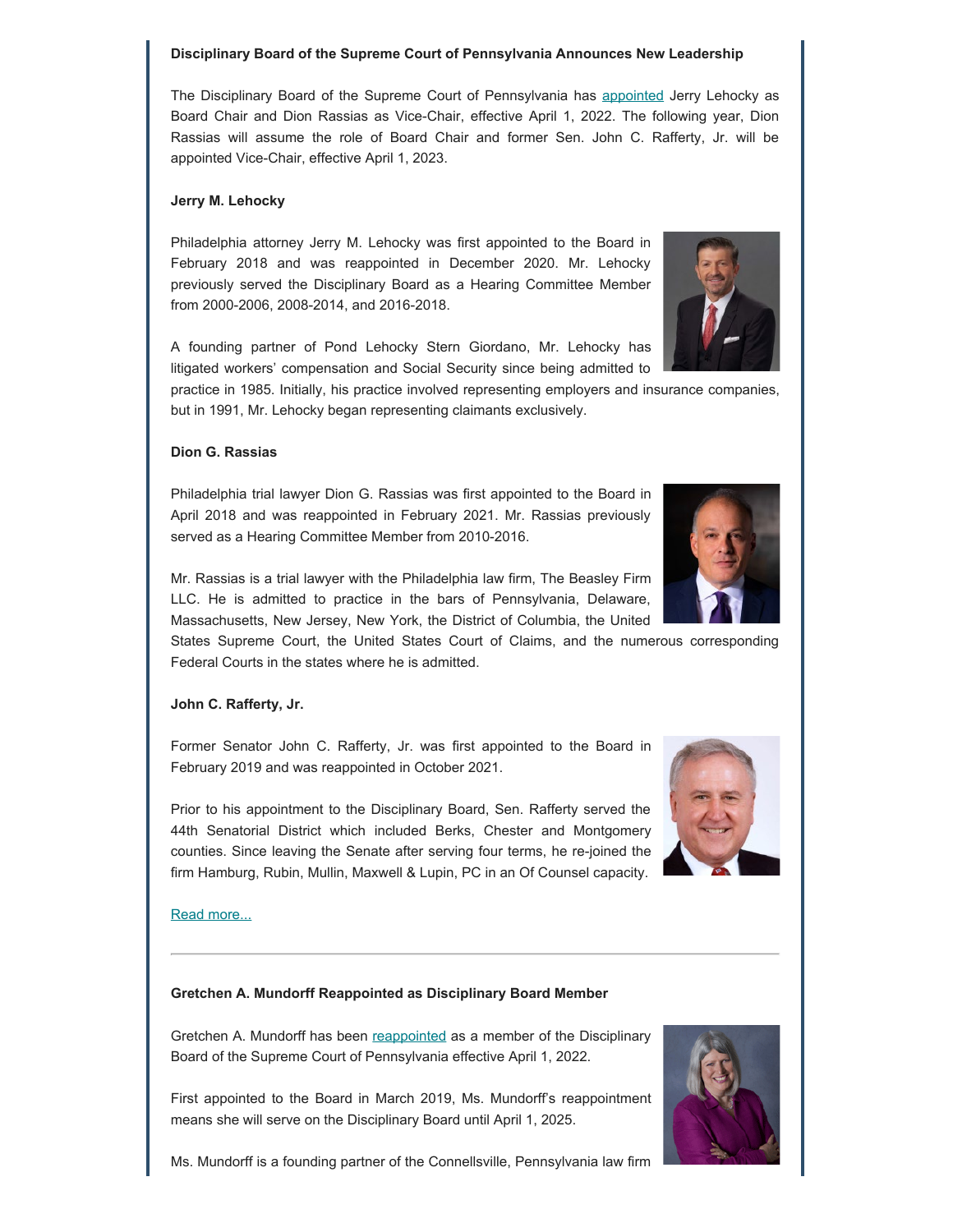of Watson Mundorff LLP where she concentrates her general civil practice in personal injury, family law, and municipal law. [Read more...](https://www.padisciplinaryboard.org/news-media/news-article/1496/gretchen-a-mundorff-reappointed-as-member-of-disciplinary-board-of-the-supreme-court-of-pennsylvania)

#### **Interested in Becoming a Hearing Committee Member?**

Annually, the Disciplinary Board is tasked with the appointment of Hearing Committee members. Duties of Hearing Committee members include reviewing the recommended disposition of complaints as offered by the Office of Disciplinary Counsel; conducting disciplinary and reinstatement hearings, either as a three-member panel or single designated member; and preparing a written report and recommendation to the Board following disciplinary and reinstatement proceedings. The Disciplinary Board is committed to appointing diverse Hearing Committee members, recognizing that diversity of experience, practice area, background, race, gender, and geography is beneficial to the disciplinary process. For Hearing Committee member positions, the Board ordinarily considers applicants with at least seven years of relevant experience.

Applicants are required to:

- be a member in good standing of the Pennsylvania bar;
- maintain an office for the practice of law within Pennsylvania;
- be willing to participate in in-person disciplinary and reinstatement proceedings; and
- be fully-vaccinated against COVID-19.

Please review the [Hearing Committee Member Duties](https://www.padisciplinaryboard.org/Storage/media/pdfs/20220118/154024-hcmemberduties-2022.pdf) for more information and [apply](https://www.padisciplinaryboard.org/Storage/media/pdfs/20220118/154051-hcmemberapplication-fillablepdf(2022).pdf) today!



# *Rules*

#### **Disciplinary Board Proposes Amendment of Temporary Suspension Rule**

The Disciplinary Board has issued a Notice of Proposed Rulemaking setting forth amendments to Rule 208(f) of the [Pennsylvania Rules of Disciplinary Enforcement](https://www.padisciplinaryboard.org/for-attorneys/rules/rule/5/the-pennsylvania-rules-of-disciplinary-enforcement), pertaining to emergency temporary suspension and related relief. The rulemaking is published at [52 Pa.B. 965 \(2/12/2022\).](https://www.pacodeandbulletin.gov/Display/pabull?file=/secure/pabulletin/data/vol52/52-7/227.html)

The amendment would allow Disciplinary Counsel to file a request with the Supreme Court that a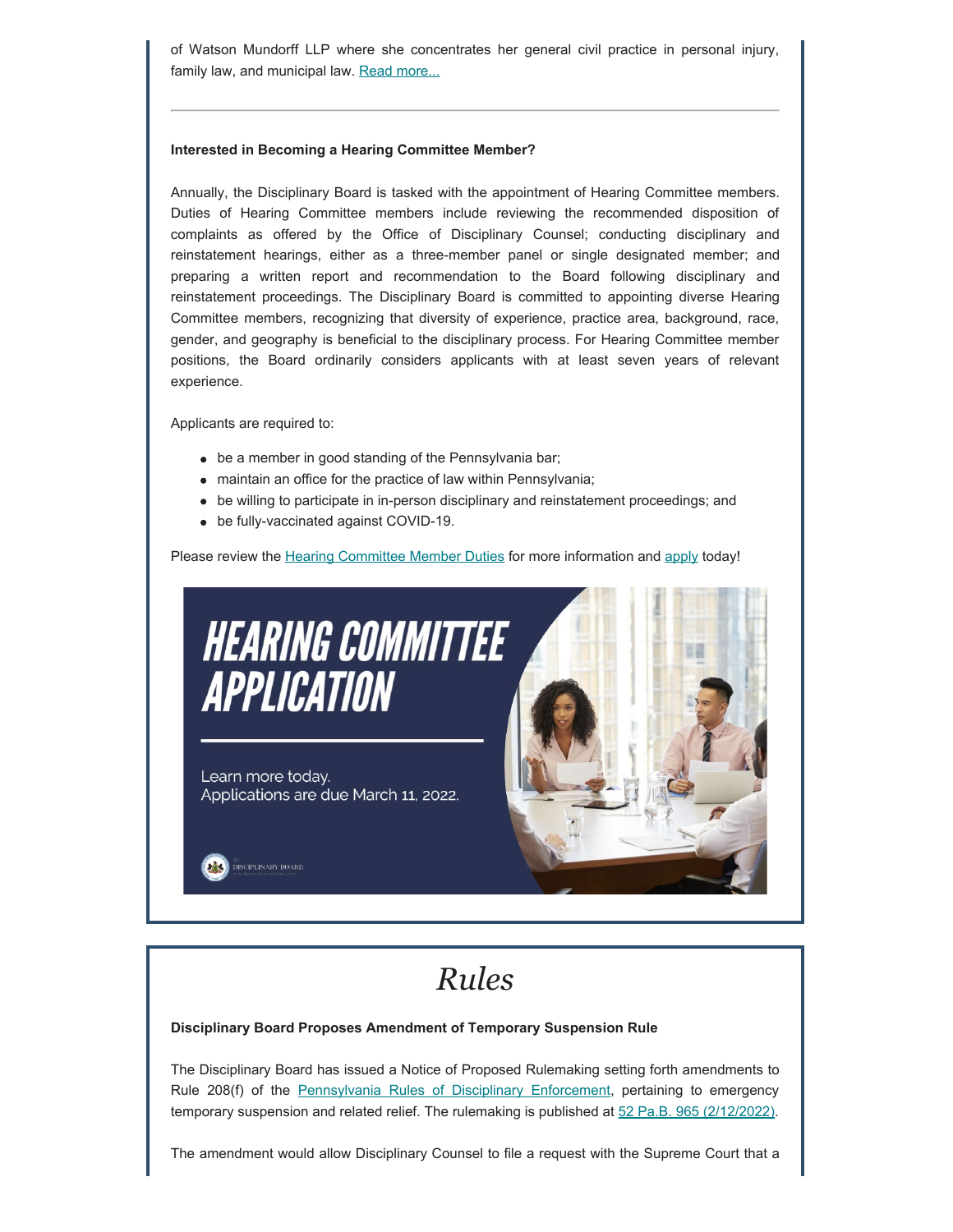rule to show cause (RTSC) be issued requiring an attorney who has been on temporary suspension for two years or more and who has committed certain enumerated conduct to show cause why the attorney should not be disbarred.

The amendment places the burden on Disciplinary Counsel to show that the grounds specified in the rule exist, but the issuance of the RTSC shifts the burden to the respondent-attorney to show why disbarment is not warranted.

Causes supporting issuance of a RTSC are:

- 1. The respondent-attorney has not complied with conditions imposed in the order of temporary suspension or with the requirements of Enforcement Rule 217;
- 2. The order of temporary suspension was based, in whole or in part, on the respondentattorney's failure to provide information or records, and the respondent-attorney has not provided the information or records, or otherwise cured the deficiency;
- 3. The respondent-attorney has engaged in post-suspension conduct that materially delays or obstructs the investigation of the misconduct;
- 4. The respondent-attorney's whereabouts are unknown and Disciplinary Counsel has been unable after reasonable effort to make contact;
- 5. A conservatorship of the affairs of the respondent-attorney has been appointed pursuant to Enforcement Rule 321; or
- 6. The respondent-attorney has not participated in proceedings before the Pennsylvania Lawyers Fund for Client Security in which an adjudicated claim has resulted in an award.

#### **Comments may be submitted on or before March 14, 2022 to:**

The Disciplinary Board of the Supreme Court of Pennsylvania 601 Commonwealth Avenue, Suite 5600 PO Box 62625 Harrisburg, PA 17106-2625 Fax: (717) 231-3381 Email address: [DBoard.Comments@pacourts.us](mailto:DBoard.Comments@pacourts.us)

#### **Disciplinary Board Proposes Significant Amendments to Enforcement Rules**

The Disciplinary Board has issued a proposed rulemaking which provides for numerous changes to the [Pennsylvania Rules of Disciplinary Enforcement](https://www.padisciplinaryboard.org/for-attorneys/rules/rule/5/the-pennsylvania-rules-of-disciplinary-enforcement). The rulemaking is published at [52 Pa.B.](https://www.pacodeandbulletin.gov/Display/pabull?file=/secure/pabulletin/data/vol52/52-7/225.html) [942 \(2/12/2022\)](https://www.pacodeandbulletin.gov/Display/pabull?file=/secure/pabulletin/data/vol52/52-7/225.html).

**[Pa.R.D.E. 219](https://www.padisciplinaryboard.org/for-attorneys/rules/rule/5/the-pennsylvania-rules-of-disciplinary-enforcement#rule-35):** The heart of the proposed rulemaking is a complete rewriting of Pa.R.D.E. 219, currently titled "Annual registration of attorneys." The title is changed to "Annual registration and assessment. Administrative suspension. Administrative changes in status" to more accurately reflect the scope of the rule. Subdivisions (a) through (g) govern the registration process and the consequences of an attorney's failure to complete registration.

- Subdivision (a) sets forth the registration period and specifies which license statuses are required to register and which license statuses are exempt.
- Subdivision (b) sets forth the requirement to pay the annual assessment, how it is to be paid, and the amount for active status, inactive status, and limited licenses. The Note informs how the total assessment is apportioned among the Board, IOLTA Board, and Pennsylvania Lawyers Fund for Client Security.
- Subdivision (c) sets forth the requirement to electronically file an annual registration form and further provides for exemptions to allow a paper filing.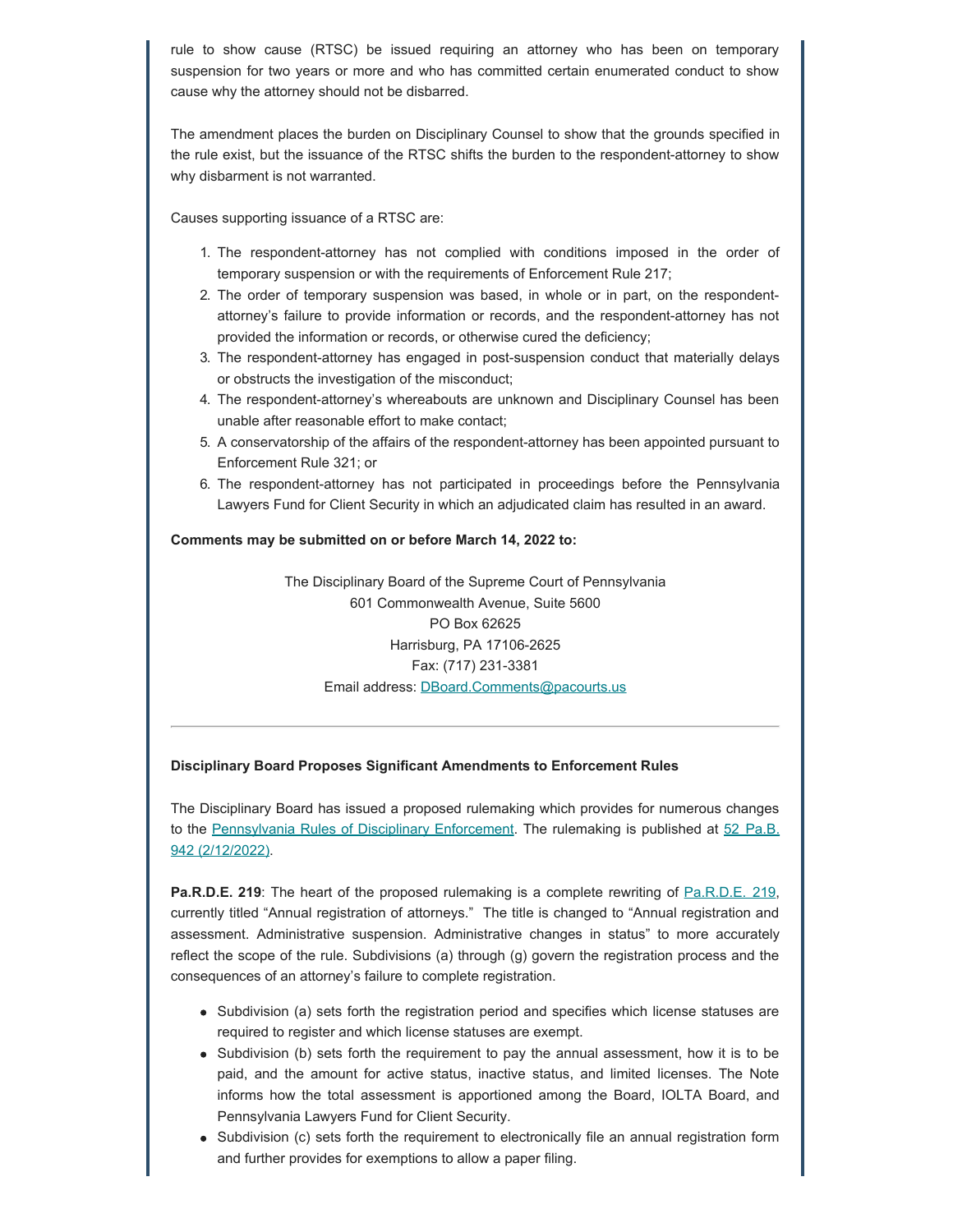- Paragraphs  $(c)(1)(i) (vii)$  set forth the information required to be provided by the attorney on the registration form. Proposed paragraph  $(c)(1)(vi)$  contains a new requirement that the attorney identify the professional liability insurance carrier.
- New Paragraph (c)(4) requires every attorney, regardless of registration status, to provide contact information to the Attorney Registration Office (ARO) and update the information within 30 days of any change. This includes attorneys who cannot or are not required to annually register, such as disbarred, suspended, administratively suspended, and retired attorneys.
- Subdivision (d) provides that the ARO will issue a license card or certificate to acknowledge completion of registration and payment of the annual assessment.
- Subdivision (e) addresses incomplete registration.
- Subdivision (f) addresses late payment penalties and collection fees, and sets forth the dates when such are assessed.
- Subdivision (g) governs administrative suspension, which is the result of failure to comply with the registration, CLE, or costs and fees requirements. This subdivision also addresses notice to the attorney of the order of administrative suspension and the restrictions on an attorney's practice during the time that the attorney fails to satisfy the deficiency that led to the administrative suspension.
- Subdivisions (h) and (i) govern administrative status and set forth the requirements necessary for an attorney to assume a different status.
- Subdivision (j) governs status changes for judges who sit on courts as specified under the rule and who are assigned "judge status" by the ARO.

The proposed rulemaking sets forth amendments to several other Rules of Disciplinary Enforcement as well. Many of these are designed to conform to the amendments to Pa.R.D.E. 219, but some are substantive changes. Amendments of note include the following.

<span id="page-6-0"></span>**Pa.R.D.E. 102**: Under [Pa.R.D.E. 102, Definitions,](https://www.padisciplinaryboard.org/for-attorneys/rules/rule/5/the-pennsylvania-rules-of-disciplinary-enforcement#rule-14) new definitions will be added for several statuses, including Active, Disability inactive, Disbarment, Emeritus, Inactive, Judge, Permanent resignation, Retired, and Suspension. The definitions also state whether an attorney on the status is eligible to practice, $\frac{1}{1}$  $\frac{1}{1}$  $\frac{1}{1}$  and in some cases what the expectations for return to active status are. Several other Rules are amended to add reference to some of these statuses.

**Pa.R.D.E. 205:** An amendment to [Pa.R.D.E. 205, the Disciplinary Board of the Supreme Court of](https://www.padisciplinaryboard.org/for-attorneys/rules/rule/5/the-pennsylvania-rules-of-disciplinary-enforcement#rule-21) [Pennsylvania](https://www.padisciplinaryboard.org/for-attorneys/rules/rule/5/the-pennsylvania-rules-of-disciplinary-enforcement#rule-21), enumerates three additional powers and duties of the Disciplinary Board, relating to collection of expenses of investigation and prosecution, late penalties and administrative fees, reinstatement fees, and collection fees arising from disciplinary actions. These powers currently exist and are set forth in various Enforcement Rules, but the amendment consolidates them within subdivision (c).

**[Pa.R.D.E. 221](https://www.padisciplinaryboard.org/for-attorneys/rules/rule/5/the-pennsylvania-rules-of-disciplinary-enforcement#rule-37)**: The proposal amends Pa.R.D.E. 221, Funds of clients and third persons --Mandatory overdraft notification, by adding a new subdivision (q) setting forth the financial accounts and information required to be listed on the annual registration form filed by attorneys. This information is required under current Pa.R.D.E.  $219(d)(1)(iii) - (v)$ , but was moved to Pa.R.D.E. 221 for brevity and clarity. The proposed revision of Pa.R.D.E. 219(c)(1)(iii) sets forth that financial accounts and information must be provided on the registration form and directs the reader to new Pa.R.D.E. 221(q) to obtain the specifics of the required financial information.

**Comments may be submitted on or before March 18, 2022 to:**

The Disciplinary Board of the Supreme Court of Pennsylvania 601 Commonwealth Avenue, Suite 5600 PO Box 62625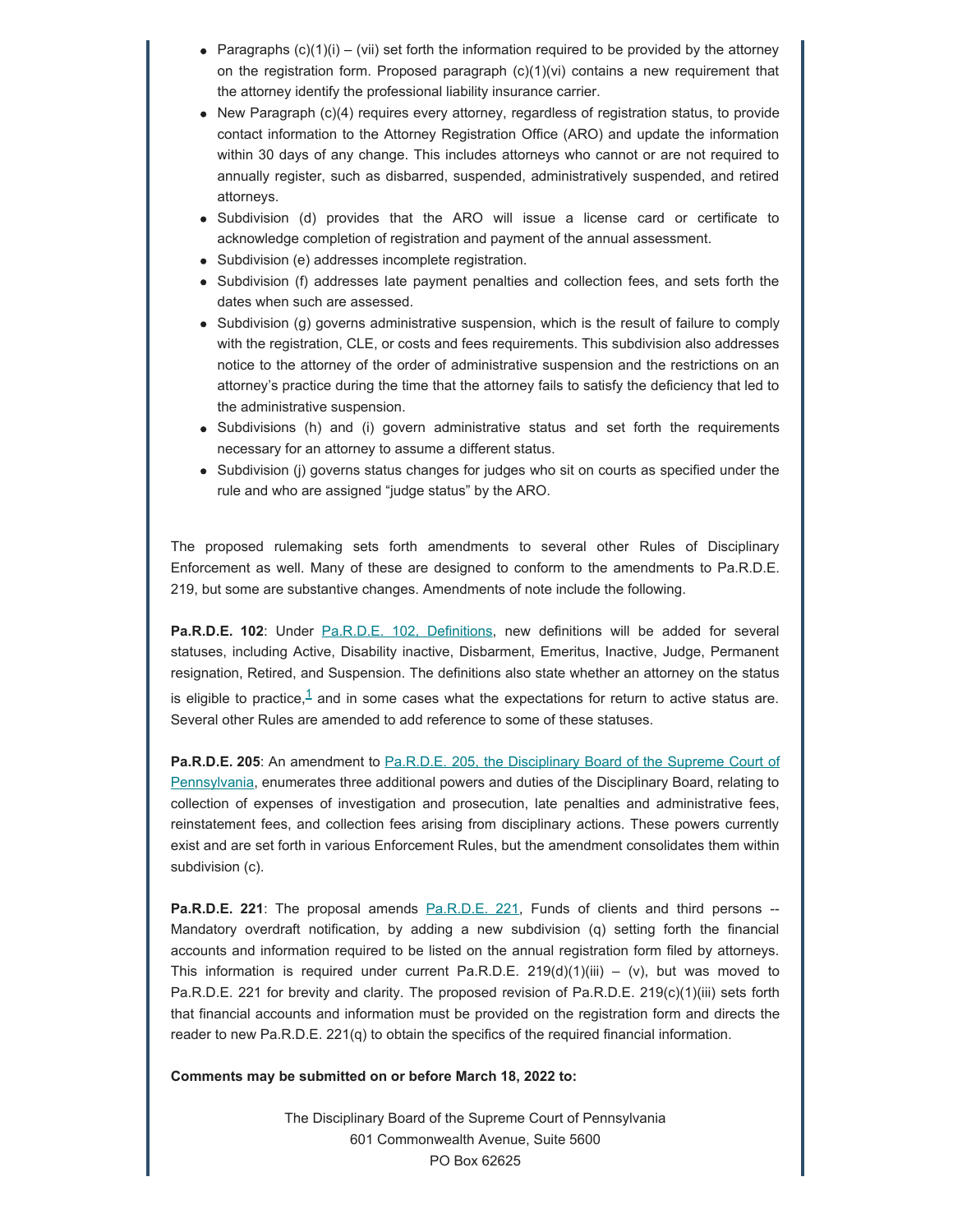#### Harrisburg, PA 17106-2625 Fax: (717) 231-3381

Email address: [DBoard.Comments@pacourts.us](mailto:DBoard.Comments@pacourts.us)

<span id="page-7-0"></span> $1$  Spoiler alert: only those on active and in some cases emeritus status are eligible to practice.

### *CDC Corner*

#### **Pro Bono Legal Services**

The Rules of Professional Conduct urge lawyers to "render public interest legal service." *See* [RPC](https://www.padisciplinaryboard.org/for-attorneys/rules/rule/3/the-rules-of-professional-conduct#rule-188) [6.1](https://www.padisciplinaryboard.org/for-attorneys/rules/rule/3/the-rules-of-professional-conduct#rule-188). While this rule is "not intended to be enforced through the disciplinary process," it is of the highest importance. One of Chief Justice Baer's first actions upon becoming Chief was to [write the](https://www.padisciplinaryboard.org/Storage/media/pdfs/20210504/210334-2021cjprobonoletter.pdf) [bar and urge all lawyers to commit to public interest legal service](https://www.padisciplinaryboard.org/Storage/media/pdfs/20210504/210334-2021cjprobonoletter.pdf).

The need is great. Many nations, such as the United Kingdom, recognize a right to governmentfunded legal services even in civil cases. We don't, and as a result, our [rank in access to justice](https://1.next.westlaw.com/Document/I80fca1d2597811ec9f24ec7b211d8087/View/FullText.html?navigationPath=%2FFoldering%2Fv1%2Ftfarrell61%2Fcontainers%2Fuser%2F2d971bede7f64fa3b9f2e46317232fc9%2Fcontents%2FdocumentNavigation%2F5147e9d7-d627-4cfc-960c-d093defafef8%2FI80fca1d2597811ec9f24ec7b211d8087%3FcontainerType%3Dfolder%26ppcid%3D295cd5d2641c41419c14244393c66182&listSource=Foldering&list=folderContents&rank=3&sessionScopeId=db703d9df20b2ad9ae34bdfffb7c54911df907f5ceb38d3e1531b8768f3b0536&rulebookMode=false&fcid=bff1547abe044e63a9c8250dc97603ff&transitionType=FolderItem&contextData=%28cid.bff1547abe044e63a9c8250dc97603ff*oc.Keycite%29) [surveys](https://1.next.westlaw.com/Document/I80fca1d2597811ec9f24ec7b211d8087/View/FullText.html?navigationPath=%2FFoldering%2Fv1%2Ftfarrell61%2Fcontainers%2Fuser%2F2d971bede7f64fa3b9f2e46317232fc9%2Fcontents%2FdocumentNavigation%2F5147e9d7-d627-4cfc-960c-d093defafef8%2FI80fca1d2597811ec9f24ec7b211d8087%3FcontainerType%3Dfolder%26ppcid%3D295cd5d2641c41419c14244393c66182&listSource=Foldering&list=folderContents&rank=3&sessionScopeId=db703d9df20b2ad9ae34bdfffb7c54911df907f5ceb38d3e1531b8768f3b0536&rulebookMode=false&fcid=bff1547abe044e63a9c8250dc97603ff&transitionType=FolderItem&contextData=%28cid.bff1547abe044e63a9c8250dc97603ff*oc.Keycite%29) is lower-tier. *See also* Latham & Watkins, LLP, *[A Survey of Pro Bono Practices and](https://www.probonoinst.org/wpps/wp-content/uploads/Global-Survey-2016.pdf#page=690) [Opportunities in 84 Jurisdictions](https://www.probonoinst.org/wpps/wp-content/uploads/Global-Survey-2016.pdf#page=690)*, pgs. 690-91 (2016). While pro bono service alone cannot close the gap between need and representation, it can help. In addition, pro bono service enhances the reputation of our profession and facilitates the functioning of our legal system; representation by professionals who know the rules expedites litigation and transactions.

Pro bono representation can be valuable and rewarding, but also challenging. Some guidance:

Keep in mind that all the rules of professional conduct apply to your pro bono clients. Their cases may be complex and in areas of the law where you do not usually practice. You must attain and display competence in that area. *See* [RPC 1.1](https://www.padisciplinaryboard.org/for-attorneys/rules/rule/3/the-rules-of-professional-conduct#rule-6). You should provide the client with an engagement letter to define the scope of your representation and responsibility for costs. *See* [RPC 1.2\(c\)](https://www.padisciplinaryboard.org/for-attorneys/rules/rule/3/the-rules-of-professional-conduct#rule-107) & [comment \[6\];](https://www.padisciplinaryboard.org/for-attorneys/rules/rule/3/#p-comment-941) [1.5\(b\)](https://www.padisciplinaryboard.org/for-attorneys/rules/rule/3/the-rules-of-professional-conduct#rule-110). The conflict rules apply to pro bono work as to any other. *See* [RPC 1.7,](https://www.padisciplinaryboard.org/for-attorneys/rules/rule/3/the-rules-of-professional-conduct#rule-148) [1.8](https://www.padisciplinaryboard.org/for-attorneys/rules/rule/3/the-rules-of-professional-conduct#rule-149).  $RPC 1.4(c)$  $RPC 1.4(c)$  requires that you carry malpractice insurance or inform the client that you don't. While most lawyers have insurance, many government lawyers do not because they do not have private clients. Both the federal and state government encourage public lawyers to do pro bono work, but government lawyers should be careful, for their own protection, to work with an organization or program which will provide the insurance.

Lawyers who may have conflicts in doing pro bono work (such as government lawyers who work in the court system) or even those who just want a break from lawyering while helping the community can explore the options suggested in  $RPC 6.1$  $RPC 6.1$ : "service in activities for improving the law, the legal system or the legal profession, and by financial support for organizations that provide legal services to persons of limited means." Even in non-representation service on nonprofit boards and community organizations, you will find that your lawyering skills are useful: negotiation savvy, the ability to navigate crises, and the knowledge to spot legal issues and advise that a specialist in that area be consulted.

The Disciplinary Board website has a [dedicated page linking to resources](https://www.padisciplinaryboard.org/for-attorneys/pro-bono) where lawyers can find opportunities for pro bono service. The list is far from exhaustive: you can mold pro bono service to match your personal values in representing whichever individuals or causes you deem worthy.

Pro bono service is the least we can do to repay society for the generous (to lawyers) monopoly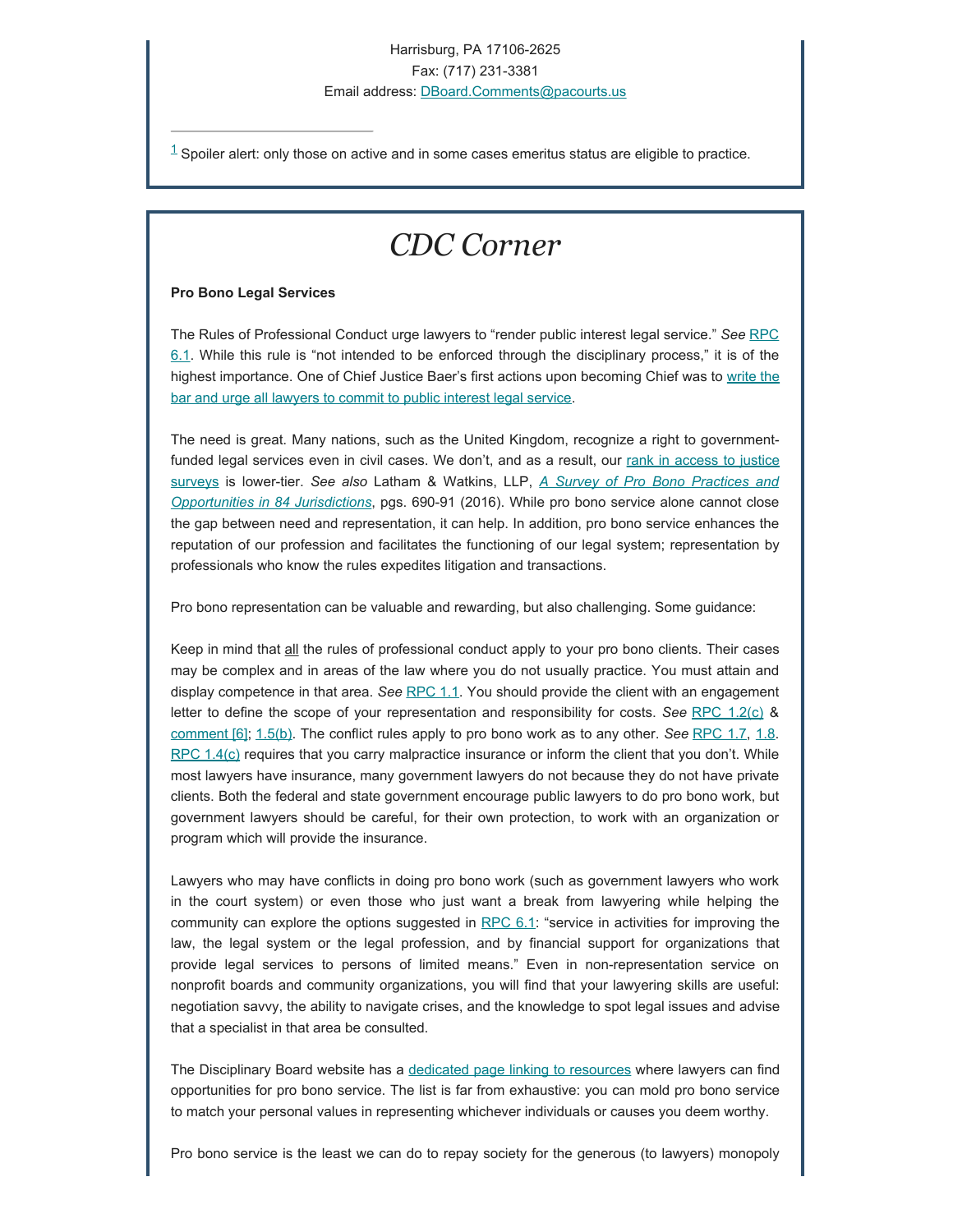that professional licensure confers. Sometimes the obligations of our profession impose a hermitic isolation and narrow our perspective. Pro bono service can make us better lawyers and, to invoke an anachronism for lawyers' special status, "statesmen" by opening our minds to the voices and needs of people different from us and from our usual clients, people who face and prevail against challenges beyond our experience and imagination.

Thomas J. Farrell Chief Disciplinary Counsel

### *Articles of Interest*

#### **Lawyer Convicted of Stalking Suspended for Three Years**

By [Order](https://www.pacourts.us/assets/opinions/DisciplinaryBoard/out/70DB2020-WLynch.pdf) dated January 6, 2022,the Supreme Court adopted the recommendation of the Disciplinary Board and suspended Chester County lawyer William H. Lynch, Jr., for a period of three years. The suspension was based on Lynch's conviction of the offense of Stalking in violation of  $18$  Pa.C.S.A.  $\S2709.1(a)(2)$ , a misdemeanor of the third degree.

Lynch's conviction stemmed from a pattern of behavior toward a woman he met and began seeing on social terms. After a month of telephone and text communications and a few in-person meetings, Lynch began to pressure the woman into a romantic and sexual relationship, but she declined and expressed a preference to remain friends. At that point Lynch escalated his communications with over 90 sexually explicit, derogatory, and profane text messages over the course of a few days. He then threatened to use his status as an attorney against her, threatening to file a legal action and to make complaints to the police, and sending her a "spoliation" letter. He did attempt to file three criminal complaints against her. He appeared at her workplace. Finally, he reminded her he had weapons available to him, which caused her to feel threatened with violence. He appeared at the Harrisburg office of the Attorney General of Pennsylvania to file complaints against the Attorney General and former Governor, and behaved in a "loud, obnoxious, and very vulgar" way that caused the agent taking the complaint to hear he would attack the Attorney General.

Lynch's victim filed a complaint with the police, and he was arrested the same day. He was freed on bail, with the condition that he have no contact with his victim. Nonetheless, Lynch sent her a card demanding that she meet with him to return gifts he had given her and attempted to telephone her in violation of the conditions of his bail.

Lynch was charged with three criminal counts, and pleaded guilty to one count of stalking. He was sentenced to two days to 23 months incarceration, and required to undergo a mental health evaluation. After two days in prison, he was paroled on 23 months probation and required to undergo an anger management/domestic violence program. He was placed on temporary suspension after his conviction.

At his disciplinary hearing, Lynch testified that he felt remorse over his actions. However, he spoke entirely in terms of the adverse impact the conviction and suspension had on his own life. The Hearing Committee found that his statements did not express contrition nor acknowledge the suffering his conduct caused to the victim, and concluded that Lynch's remorse and apology were not genuine. The Hearing Committee recommended a suspension for one year and one day, retroactive to his temporary suspension.

However, on review the Disciplinary Board saw the matter as more serious. It viewed his failure to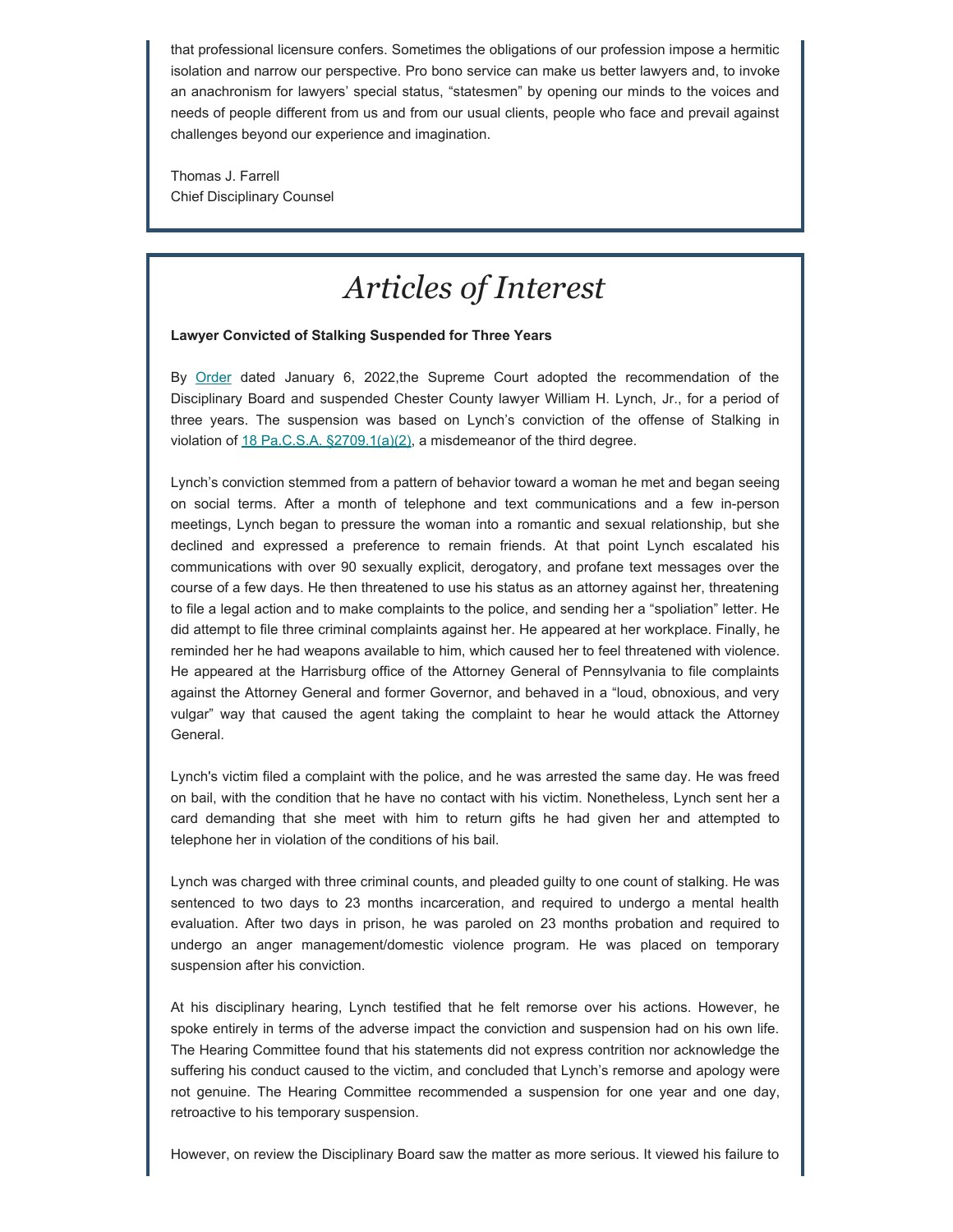express remorse and recognition of the harm he caused as aggravating factors, along with his use of his status as an attorney to escalate the fear caused in his victim. The Board viewed his prior record of no discipline, character testimony from fellow lawyers, and his rehabilitative work with a psychiatrist and counselor following his conviction as mitigating factors. After examining several prior cases of lawyers who engaged in domestic violence and harassment, the Board concluded that a suspension for three years, not retroactive, was appropriate discipline. The Supreme Court agreed with the Board's recommendation and imposed a three-year suspension.

### **Reprimand of Lawyer with over \$500,000 in Student Debt Vacated Due to Financial Hardship**

A New York lawyer was able to convince a Federal appeals court to vacate a reprimand it issued to her, based on her financial condition, including over half a million dollars in student loans.

In an [Order](https://www.abajournal.com/files/JafriRef.pdf) issued December 3, 2021, the United States Court of Appeals for the Seventh Circuit reprimanded Farva Jafri, counsel for the appellant, for failing to appear for an oral argument on the case. The case settled shortly before a scheduled oral argument, but court officials told Jafri that unless a motion to dismiss agreed to by all the parties was granted, the oral argument would still be held. Jafri filed a late motion, but it was not signed by counsel for the appellee, nor did it mention costs or other terms agreed by the parties. The Court did not grant the motion, and only counsel for the appellee appeared for the argument. The Court issued a rule to show cause why Jafri should not receive discipline, and her response was unsatisfactory to the Court, and so it issued the order reprimanding Jafri.

Jafri filed a [motion for reconsideration](https://www.abajournal.com/files/JafriRequest.pdf), arguing that she was an inexperienced lawyer with only two years in the practice of law, and that expecting her to travel to Chicago to appear at the argument caused financial hardship and penalized those with few resources. Jafri argued that neither she nor her client could afford the travel expense, citing in part her student loan balance of \$543,200. She stated that an ethics lawyer she consulted after the reprimand advised her to stop taking indigent clients, and that the reprimand operated to discourage young lawyers from taking pro bono cases.

On reconsideration, the Court entered a brief [Order](https://www.abajournal.com/files/7thCirJafriOrder.pdf) vacating the reprimand "in light of the information provided in Farva Jafri's request for reconsideration."

#### **"Nirvana Baby" Given One Last Chance to Chase that Dollar**

It must be tough, knowing that one's greatest moment of fame occurred when one was four months old. But Spencer Elden, now 30, seems to have a love-hate relationship with his status as the [naked baby in a swimming pool](https://static.independent.co.uk/s3fs-public/thumbnails/image/2014/05/14/11/music-nirvana-nevermind.jpg?width=1200), chasing a dollar bill on a fishhook in the famous cover of Nirvana's 1991 album *Nevermind.*

In a 2015 interview, Elden seemed pleased with his celebrity status, saying, "It's only opened doors for me and been a really positive, fun experience." Over the years he has reenacted the scene for money, sold autographed album covers on eBay, and even had "Nevermind" tattooed across his chest.

In August 2021, however, Elden [filed a lawsuit](https://www.npr.org/2022/01/04/1070159593/nirvana-nevermind-album-cover-lawsuit-dismissed) against the estate of Kurt Cobain, the surviving members of Nirvana, the photographer, and others, alleging that the photo was "child pornography," exploitation and invasion of privacy. He sought damages of \$150,000 from each of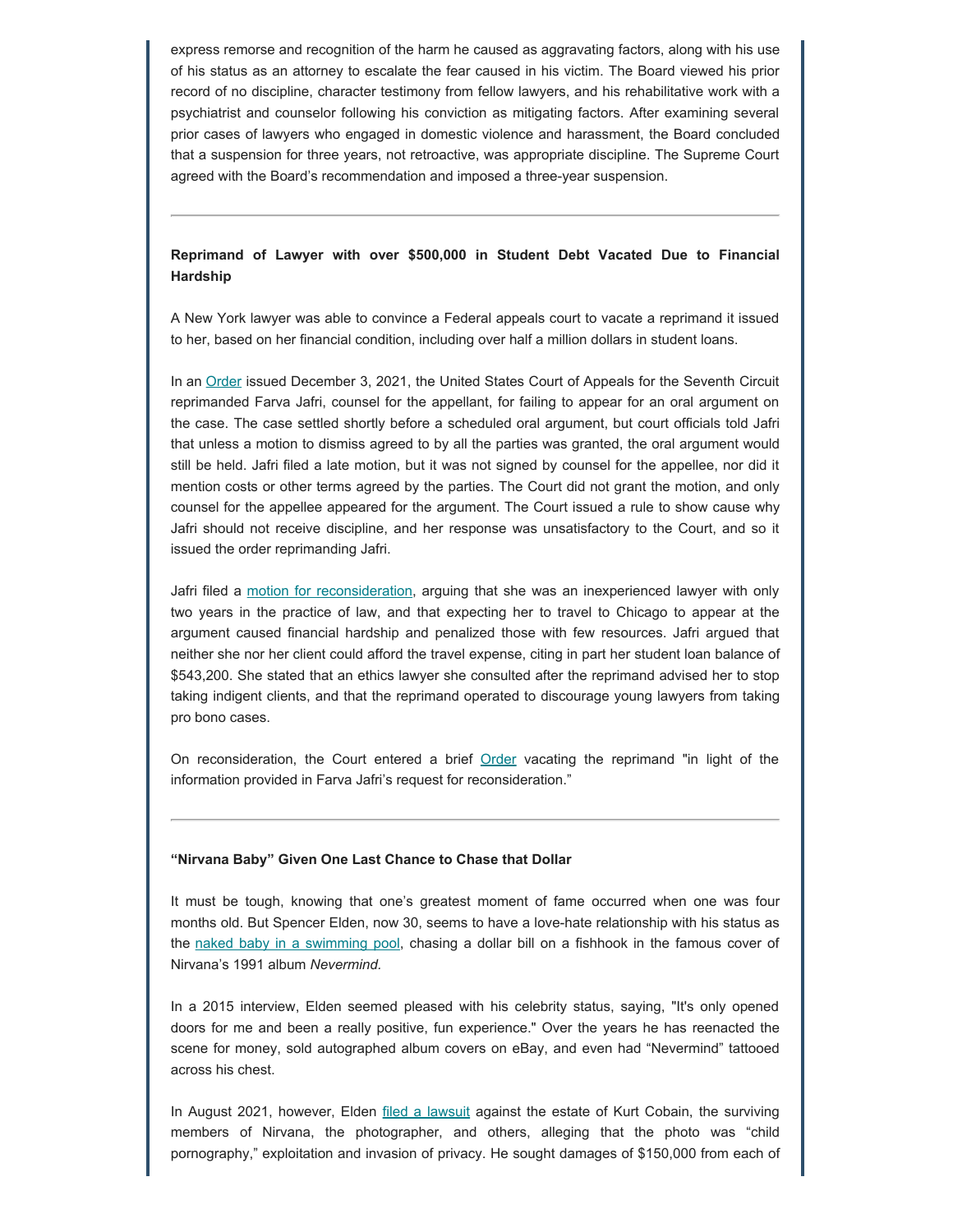the ten defendants, for a total of \$1.5 million.

The defendants filed a motion to dismiss, arguing among other claims that the action was timebarred. When counsel for Elden failed to file a response, U.S. District Judge Fernando M. Olguin of the Central District of California entered an **Order** dismissing the action with leave to amend. The order gave counsel for Elden until January 13, 2022 to file an amended complaint addressing the defendants' arguments.

On January 13, 2022, Elden's counsel filed an [amended complaint](https://www.usatoday.com/story/entertainment/music/2022/01/13/nirvana-nevermind-album-cover-controversy-spencer-elden-refiles-lawsuit/6515095001/), seeking \$150,000 each from an expanded pool of defendants.

# *Attorney Well-Being*

#### **Psychology Professor Recommends: Cultivate Optimism**

A psychology professor at the University of Pennsylvania and former president of the American Psychological Association has some free advice for lawyers to combat depression and get better results: cultivate optimism.

Professor Martin Seligman, [giving the keynote speech at the inaugural virtual conference](https://www.abajournal.com/news/article/lawyers-should-aim-to-develop-greater-optimism-conference-keynote-speaker-says) of the [Institute for Well-Being in Law](https://lawyerwellbeing.net/conference-2022/), noted that lawyers are trained to anticipate unexpected adverse developments and worst-case scenarios. However, this job skill sometimes develops into a general pessimism, which can carry over into the lawyer's personal life, causing problems such as high rates of depression, burnout, alcoholism, and divorce.

Seligman defined optimism as the belief that one can make a positive difference in the world now and well into the future. He argued that lawyers often need to make a deliberate effort to move past their natural tendency to pessimism and cultivate an attitude of optimism. "Optimism is what causes perseverance," Seligman said. "When you are optimistic, you keep going in the face of obstacles."

Seligman states that optimism is an important safeguard against depression, as optimistic people think of the bad events as temporary rather than permanent, and believe they can do something about bad events, as opposed to believing they're helpless.

Seligman identifies five pillars to his theory of optimism, which he memorializes as PERMA --Positive emotion, Engagement, Relationships, Meaning, and Accomplishment.

"Meaning," as Seligman uses the term, is a sense that a person is a part of something larger, and that her or his actions contribute to a greater cause. "Being attached to law and the rule of law is to be attached to something much larger than the individual, something right at the heart of human progress," he said. "The profession of law happens to be just about as meaningful a profession as exists."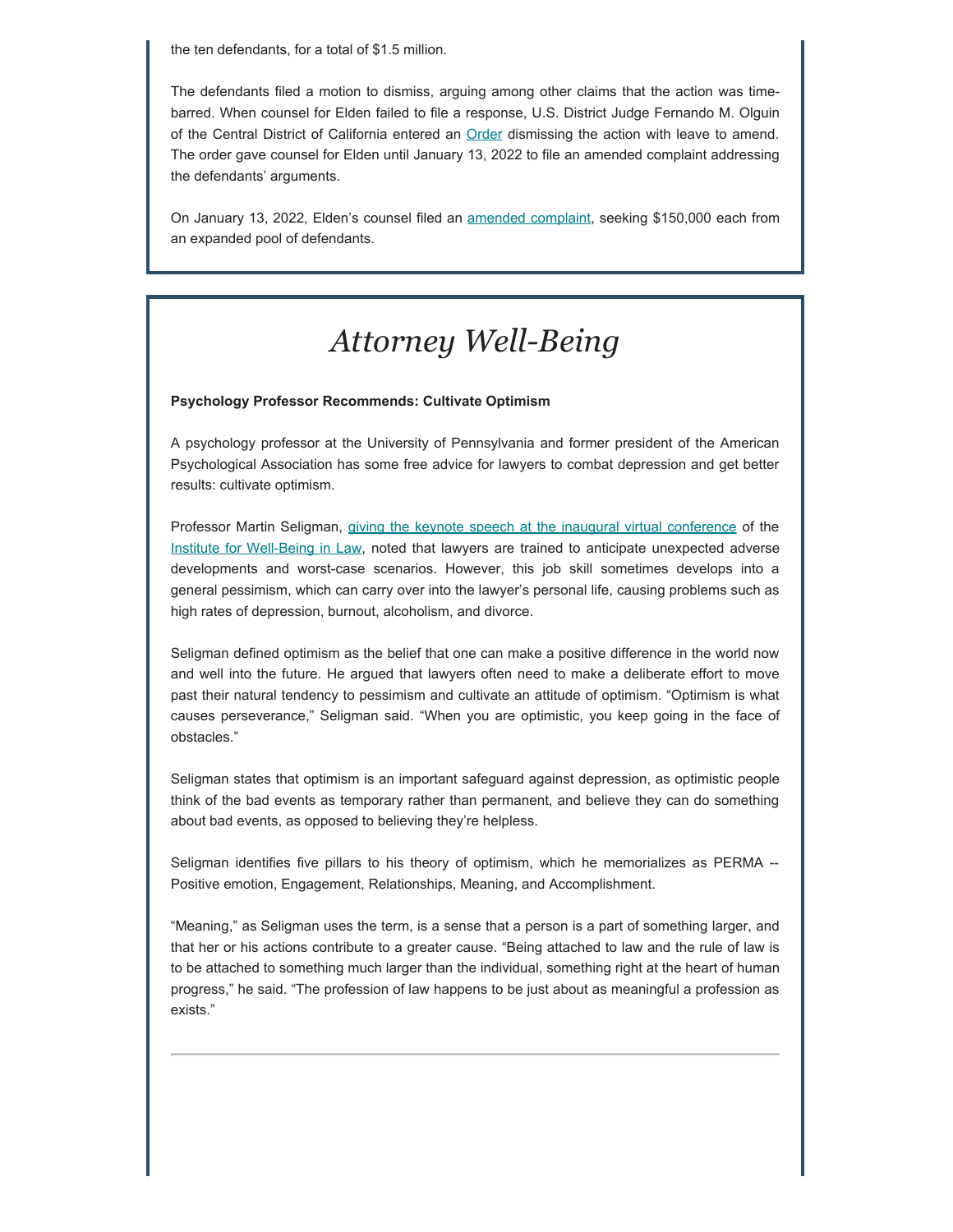

[Lawyers Concerned for Lawyers](https://www.lclpa.org/) (LCL) is a confidential and safe resource for Pennsylvania attorneys and their family members who may be struggling with their mental health or substance use. An astounding one in three legal professionals will face these issues at some point in their career. Since 1988, LCL has confidentially assisted and supported thousands of individuals who have faced a myriad of challenges (including grief, stress, anxiety, depression, eating disorders, gambling problems, problematic alcohol or prescription drug use, etc.), helping them navigate through dark and difficult times. Members of our profession are dying because they are afraid or unable to ask for help. If you or someone you know is struggling, please call us. You may save a life. There is help and there is hope.

### **Resource Guide [for the Legal Profession During COVID-19](https://www.lclpa.org/wp-content/uploads/2021/07/LCL-PA-COVID-Resource-Guide-Update-AUGUST-2021-1.pdf)**

### **Confidential 24/7 Helpline: 1-888-999-1941**

Lawyers-only support meetings Peer and staff support & resource coordination LCL resources are free, voluntary, & confidential Free CLE, resources, and information at [www.lclpa.org](https://www.lclpa.org/) Assessment by a healthcare professional to determine a customized treatment plan, if indicated

### *Around the Court*



### **Pennsylvania Supreme Court Creates New Ethics Advisory System for Judges**

By [Order](https://www.pacourts.us/assets/opinions/Supreme/out/Order%20Entered%20-%20105014857156990531.pdf?cb=1) dated January 14, 2022, the Supreme Court of Pennsylvania adopted [rules](https://www.pacourts.us/assets/opinions/Supreme/out/attachment%20-%20105014857156990514.pdf?cb=1) creating the new [Judicial Ethics Advisory Board](https://www.pacourts.us/news-and-statistics/news/news-detail/1095/supreme-court-of-pennsylvania-creates-new-judicial-ethics-advisory-board) (JEAB), consolidating its ethics advisory services into a single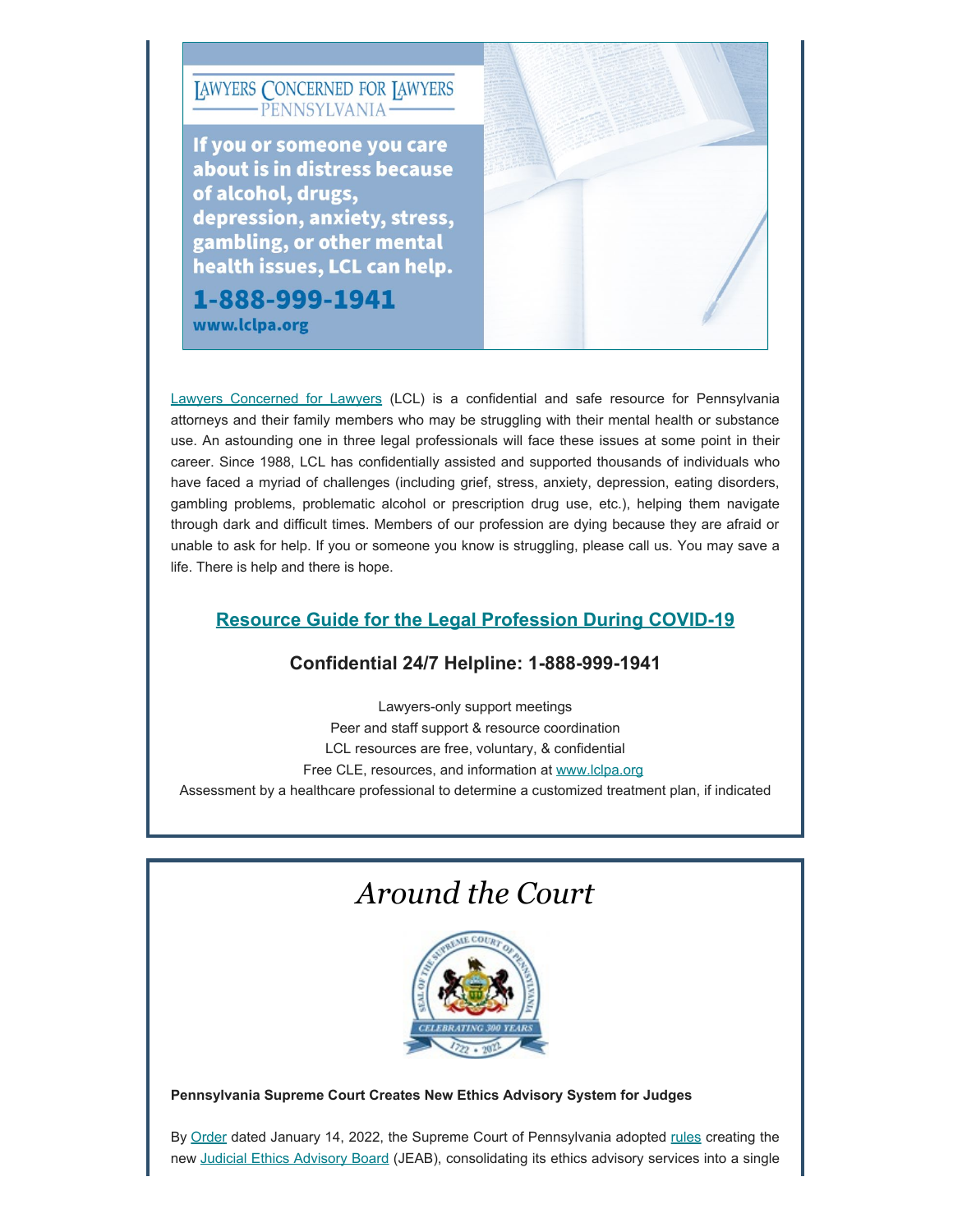entity available to all levels of the Pennsylvania judiciary. The JEAB will provide ethics advisory opinions upon request of any judicial officer or judicial candidate.

Previously, different advisory committees provided advice to common pleas court judges and magisterial district judges. The new JEAB will integrate advisory services to all Pennsylvania judges. Membership will include appellate, common pleas, and magisterial judges, and also an attorney member who is not a judge. All members will undergo specialized ethics training before beginning their service. The JEAB will have permanent staff as well.

In addition to its advisory function, the JEAB will develop an accessible database of advisory opinions and general guidance for research and reference.

Rule 206 of the new [Rules of the Judiciary Ethics Advisory Board](https://www.pacourts.us/Storage/media/pdfs/20220114/160005-adoptionofthepennsylvaniarulesofthejudicialethicsadvisoryboard-certifiedorder1-14-22.pdf) creates "Rules of Reliance" which provide support to judicial officials and candidates who rely on the advice or general guidance of the JEAB. It states, "Where a judicial officer complies with Advice that is subsequently adopted as a Board Opinion, such compliance shall be entitled to substantial weight in determining whether discipline should be recommended or imposed." The same principle applies to reliance on the JEAB's published General Guidance. It does not, however, extend to informal discussions with JEAB members or staff.

Speaking about the new JEAB, Chief Justice Max Baer of the Supreme Court said, "While our current judicial ethics system has served the judiciary well to this point, the multiple board structure is an outlier when compared to other states and the federal system. The new, single advisory board structure will afford significant improvement and provide consistency and transparency."



#### **Pennsylvania Judicial Conduct Board Appoints New Chief Counsel and Deputy Chief Counsel**

The [Pennsylvania Judicial Conduct Board](http://judicialconductboardofpa.org/) (JCB) has named Francis J. Puskas, II, Esquire, of Lebanon, to the position of Chief Counsel, and Melissa L. Norton, Esquire, of Lancaster, to the position of Deputy Chief Counsel effective upon the departure of Richard W. Long, Esquire, the current Chief Counsel. Mr. Puskas succeeds Mr. Long, who resigned from the JCB at the close of business on February 4, 2022 to join a statewide professional association as General Counsel. Mr. Puskas currently serves as the Deputy Chief Counsel to the JCB. As Chief Counsel, Mr. Puskas will lead the independent judicial agency, which includes a talented team of attorneys, investigators, and support staff based in the Pennsylvania Judicial Center in Harrisburg. Ms. Norton currently serves as Deputy Counsel to the JCB and will fill the vacancy of Deputy Chief Counsel created upon the appointment of Mr. Puskas to Chief Counsel.

Mr. Puskas has served as counsel to the JCB since 2002 and as its Deputy Chief Counsel since 2005. Prior to working for the JCB, Mr. Puskas served as an Assistant District Attorney in Warren County, Pennsylvania, and as Deputy Attorney General in the Pennsylvania Office of Attorney General. He also served as an associate attorney with the law firm Fox and Fox in Norristown,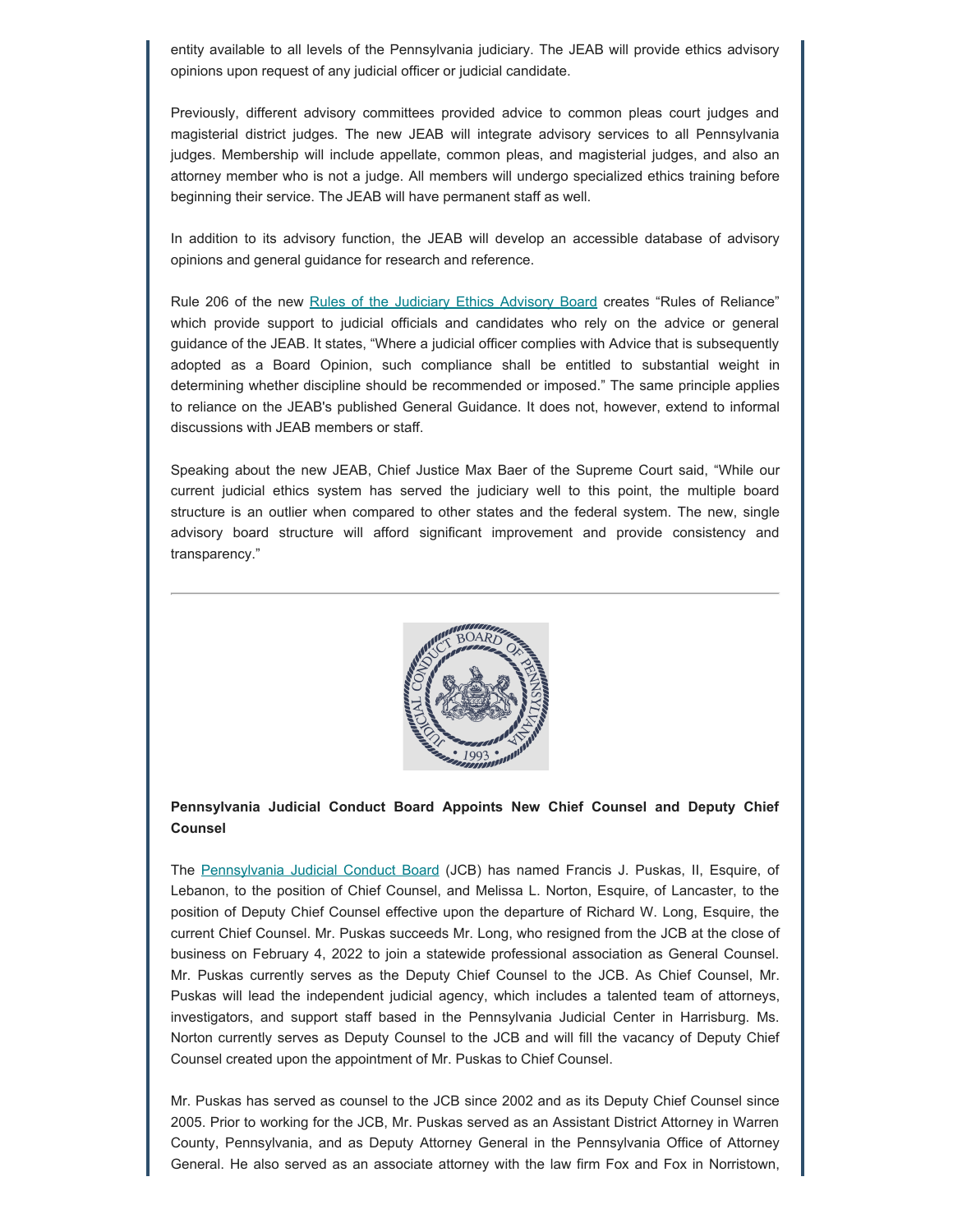#### Pennsylvania.

Ms. Norton began her service with the JCB in 2016 as Assistant Counsel and was promoted to Deputy Counsel in 2018. Prior to joining the JCB, she served as an Assistant District Attorney in Northumberland County for 25 years, followed by several years as an Assistant Public Defender in Northumberland and Lancaster Counties.

The Judicial Conduct Board is an independent body of Pennsylvania citizens that comprises three judges, three attorneys, and six non-lawyer electors. Half of the Judicial Conduct Board members are appointed by the Governor and half by the Supreme Court. The members serve four-year terms, without pay, and no more than half of its appointed members may be from the same political party. **[Read More...](http://judicialconductboardofpa.org/wp-content/uploads/02-04-2022-Press-Release-Appointment-of-New-Chief-Counsel-and-Deputy-Chief-Counsel-to-the-Judicial-Conduct-Board.pdf)** 

### *From the Pennsylvania Bar Association*



Your Other Partner

#### **Growing in Leadership through the PBA**

Bar association membership provides a variety of opportunities to elevate and grow as a lawyer and as a human being. If one of your professional (or personal) goals for 2022 is to improve upon your leadership skills, the Pennsylvania Bar Association (PBA) invites you to become more engaged in PBA [Committees](https://www.pabar.org/site/For-Lawyers/Committees-Commissions) and [Sections,](https://www.pabar.org/site/For-Lawyers/Sections) the [Women in the Profession Commission,](https://www.pabar.org/site/For-Lawyers/Committees-Commissions/Women-in-the-Profession-Commission) the [Young](https://www.pabar.org/site/For-Lawyers/Young-Lawyers-Division) [Lawyers Division,](https://www.pabar.org/site/For-Lawyers/Young-Lawyers-Division) and any number of other groups of lawyers working to improve the practice of law and quality of life in Pennsylvania.

The PBA is also committed to investing in the leadership potential of young lawyers through the [Bar Leadership Institute](https://www.pabar.org/site/For-Lawyers/Bar-Leadership-Institute). If you enjoy writing or teaching, talk to the PBA about sharing your expertise and experience to inspire excellence in others through quality CLE programs and professional publications. The PBA provides the tools, resources, and opportunities to grow your career and enhance your quality of life.

Learn more about [about the PBA](https://www.pabar.org/site/Get-Involved/Join-PBA).

*Please note that the Disciplinary Board of the Supreme Court of Pennsylvania and the Pennsylvania Bar Association (PBA) are separate organizations. For more information about PBA, visit their [website](https://www.pabar.org/site/).*

### *We Want To Hear From You...*

We are always on the lookout for stories of interest relating to legal ethics, new issues in the